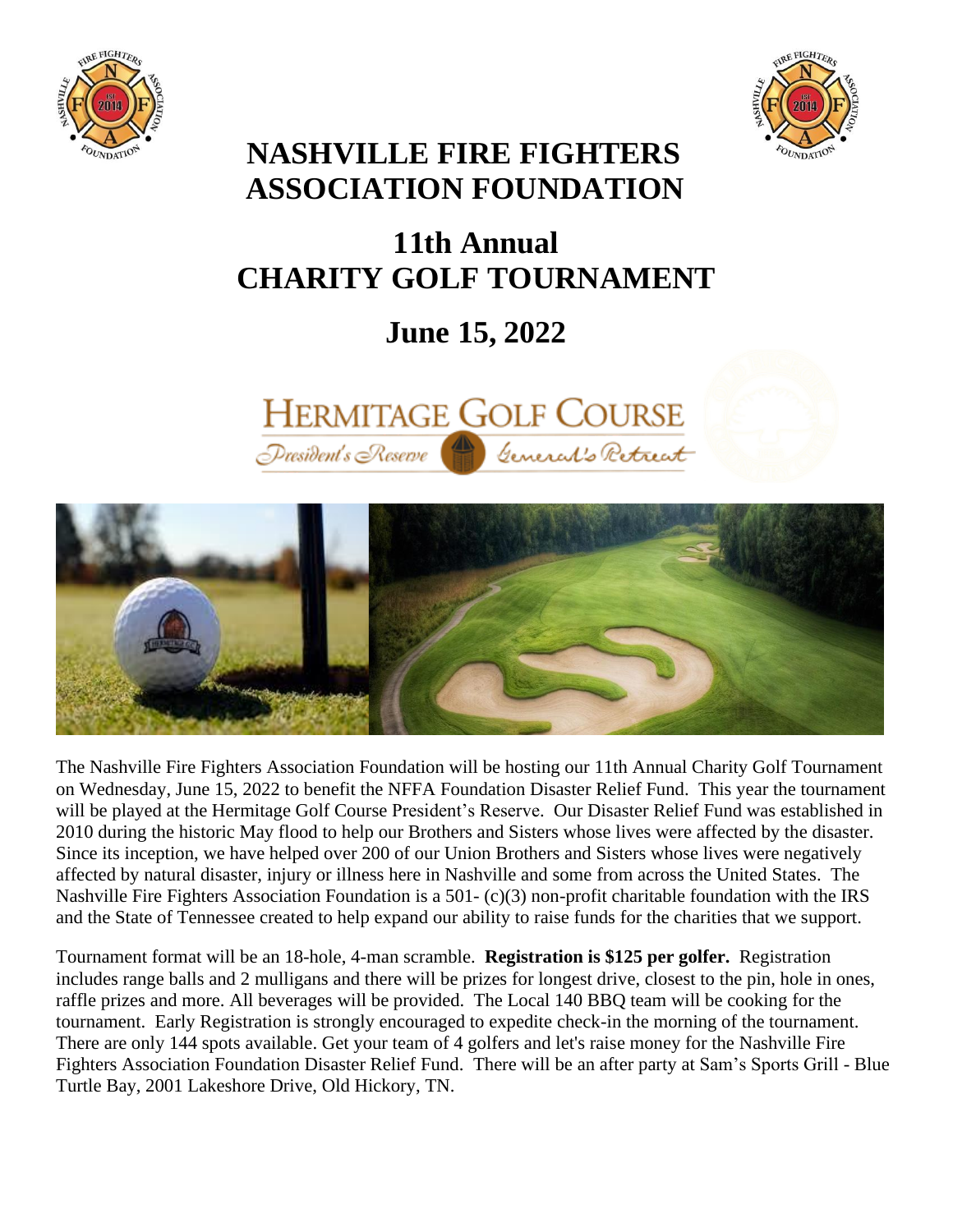## **Below is a list of ways you can contribute to this event. Payment can be made by cash, check, credit card and Venmo @BarryByersLocal140.**

#### **Corporate Sponsor - \$2,500 Donation**

Tournament will be named for the Corporate Sponsor Entry for two 4-player teams in the tournament Company name or logo featured on tee box on multiple holes Special recognition at the awards ceremony Opportunity to distribute product information in golf gift bags Recognition of sponsorship in NFFA Foundation PR efforts

#### **Golf Ball Sponsor - \$1,500 Donation**

Company name or logo featured on all golf balls distributed to players Entry for a 4-player team in the tournament

#### **Meal Sponsor - \$1,500 Donation**

Entry for a 4-player team in the tournament The Local 140 BBQ Team will be cooking food for during and after the tournament The BBQ Team Smoker will be on the course during the tournament at the Turn Donation will sponsor food cooked for the tournament and get signage at the Smoker

#### **Gold Sponsor** - **\$1,000 Donation**

Entry for a 4-player team in the tournament Company name or logo featured on sponsored hole Special recognition at the awards ceremony Opportunity to distribute product information in golf gift bags Recognition of sponsorship in NFFA Foundation PR efforts

#### **Hole Sponsor - \$250 Donation**

Company name or logo featured on tee box on sponsored hole

#### **First Responder Challenge - \$100 Donation**

This is a challenge for all Nashville Fire Stations and First Responder Owned businesses. Your Station or Business will get a sponsored hole with a sign on the tee box and special recognition at the awards ceremony. Remember, this is for the NFFA Foundation Disaster Relief Fund that supports our own when they are in need.

#### **Donation**

If you are unable to participate in the golf tournament, but would still like to make a donation to the Foundation, any amount would be greatly appreciated.

### **Thank you for your Support!**